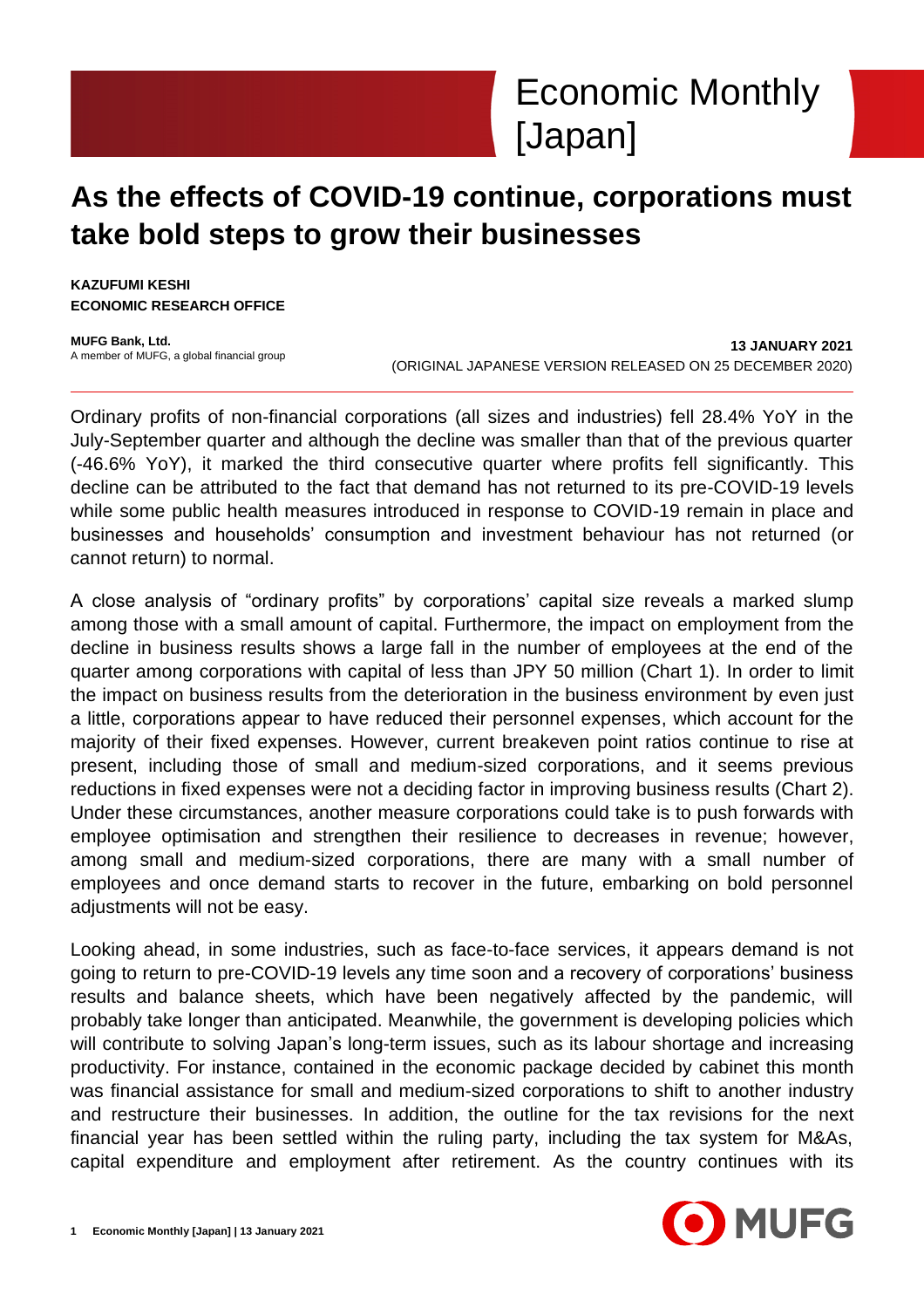monetary and fiscal policies on a macro level, it will be necessary for corporations to make use of such frameworks and to carry out reforms on a micro level to grow their businesses, such as raising productivity and strengthening competitiveness.



Source: Ministry of Finance, MUFG Bank Economic Research Office





Note: fixed costs are total of depreciation expenses, personnel expenses, and interest expenses. Variable expenses are total of other costs Source: Ministry of Finance, MUFG Bank Economic Research Office

Translated by Elizabeth Foster

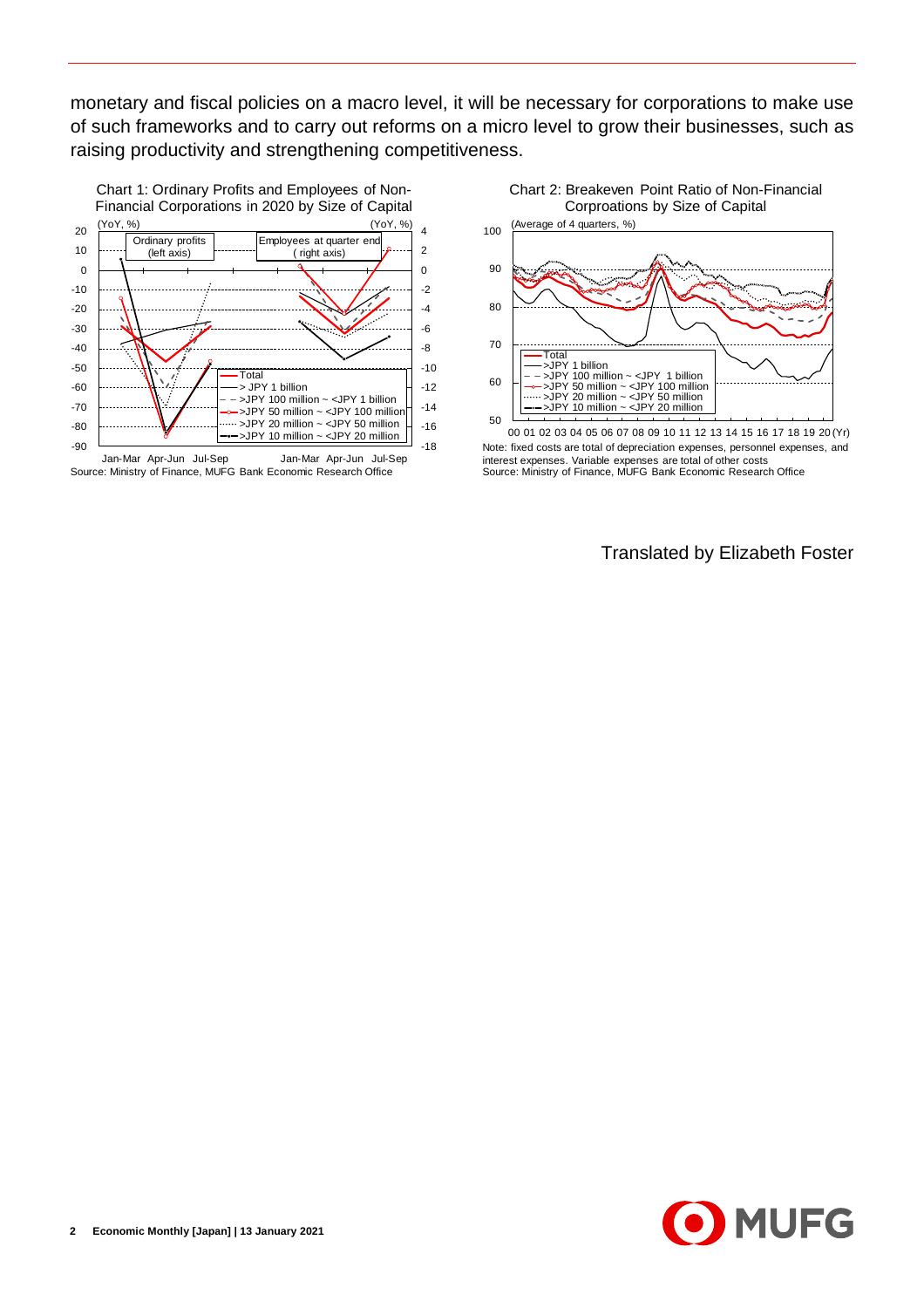## MAIN ECONOMIC AND FINANCIAL INDICATORS (JAPAN)

|                                                                                                          | MAIN ECONOMIC AND FINANCIAL INDICATORS (JAPAN) |                |                    |                      |                     |                     |                     |                      |                    |                     |  |
|----------------------------------------------------------------------------------------------------------|------------------------------------------------|----------------|--------------------|----------------------|---------------------|---------------------|---------------------|----------------------|--------------------|---------------------|--|
| 1. Main Economic Indicators                                                                              |                                                |                |                    |                      |                     |                     |                     |                      |                    |                     |  |
|                                                                                                          | Fiscal                                         | Fiscal         |                    | 2020                 |                     |                     |                     | 2020                 |                    | As of Dec. 25, 2020 |  |
|                                                                                                          | 2018                                           | 2019           | 1Q                 | 2Q                   | 3Q                  | JUL                 | AUG                 | <b>SEP</b>           | OCT                | <b>NOV</b>          |  |
| Real GDP Growth Rate <% changes from                                                                     | 0.3                                            | $-0.3$         | $-2.1$             | $-29.2$              | 22.9                | $***$               | $***$               | $***$                | $***$              | ***                 |  |
| previous period at SA annual rate><br><b>Industrial Production Index</b>                                 | 0.3                                            | $-3.8$         | $(-2.0)$<br>0.4    | $(-10.3)$<br>$-16.9$ | $(-5.7)$<br>8.7     | 8.7                 | 1.0                 | 3.9                  | 4.0                |                     |  |
| Production                                                                                               |                                                |                | $(-4.5)$           | $(-19.8)$            | $(-12.8)$           | $(-15.5)$           | $(-13.8)$           | $(-9.0)$             | $(-3.0)$           |                     |  |
| Shipments                                                                                                | 0.2                                            | $-3.6$         | $-0.6$             | $-16.8$              | 9.1                 | 6.6                 | 1.5                 | 3.9                  | 4.9                |                     |  |
| Inventory                                                                                                | 0.2                                            | 2.9            | $(-5.2)$<br>2.3    | $(-19.9)$<br>$-5.3$  | $(-13.5)$<br>$-3.3$ | $(-16.6)$<br>$-1.5$ | $(-14.2)$<br>$-1.3$ | $(-9.8)$<br>$-0.5$   | $(-3.0)$<br>$-1.8$ |                     |  |
|                                                                                                          |                                                |                | (2.9)              | $(-3.4)$             | $(-5.7)$            | $(-4.8)$            | $(-5.9)$            | $(-5.7)$             | $(-8.1)$           |                     |  |
| Inventory/Shipments Ratio                                                                                | 105.0                                          | 112.3          | 116.5              | 141.7                | 122.2               | 125.7               | 123.2               | 117.8                | 113.9              |                     |  |
| $(2015=100)$                                                                                             |                                                |                | [105.9]            | [107.3]              | [109.3]             | [108.5]             | [110.7]             | [108.8]              | [113.1]            | [115.0]             |  |
| Index of Tertiary Industries Activity                                                                    | 1.1                                            | $-0.7$         | $-1.1$<br>$(-2.8)$ | $-10.1$<br>$(-13.0)$ | 6.2<br>$(-8.6)$     | 0.1<br>$(-8.9)$     | 0.8<br>$(-8.5)$     | 2.3<br>$(-8.6)$      | 1.0<br>$(-1.9)$    |                     |  |
| Domestic Corporate Goods Price Index                                                                     | 2.2                                            | 0.1            | $-0.4$             | $-2.4$               | 0.9                 | 0.6                 | 0.1                 | $-0.2$               | $-0.2$             | 0.0                 |  |
|                                                                                                          |                                                |                | (0.5)              | $(-2.3)$             | $(-0.8)$            | $(-0.9)$            | $(-0.6)$            | $(-0.8)$             | $(-2.1)$           | $(-2.2)$            |  |
| Consumer Price Index(SA, total, excl.fresh foods)                                                        | 0.8                                            | 0.6            | $-0.2$<br>(0.6)    | $-0.3$<br>$(-0.1)$   | $-0.2$<br>$(-0.2)$  | 0.1<br>(0.0)        | $-0.4$<br>$(-0.4)$  | 0.1<br>$(-0.3)$      | $-0.2$<br>$(-0.7)$ | $-0.1$<br>$(-0.9)$  |  |
| Index of Capacity Utilization                                                                            | 102.5                                          | 98.3           | 95.1               | 75.2                 | 85.6                | 82.2                | 84.6                | 90.0                 | 95.4               |                     |  |
| $(2015=100)$                                                                                             |                                                |                | [101.6]            | [102.1]              | [100.2]             | [101.8]             | [99.3]              | [99.5]               | [96.3]             | [95.6]              |  |
| Machinery Orders (Private Demand,                                                                        | 2.8                                            | $-0.3$         | $-0.7$             | $-12.9$              | $-0.1$              | 6.3                 | 0.2                 | $-4.4$               | 17.1               |                     |  |
| Excl.Electric Power and Ship building)<br>Manufacturing                                                  | 3.8                                            | $-8.1$         | $(-1.0)$<br>1.8    | $(-19.1)$<br>$-16.6$ | $(-14.1)$<br>3.0    | $(-16.2)$<br>5.0    | $(-15.2)$<br>$-0.6$ | $(-11.5)$<br>2.0     | (2.8)<br>11.4      |                     |  |
|                                                                                                          |                                                |                | $(-3.4)$           | $(-19.9)$            | $(-15.0)$           | $(-19.0)$           | $(-13.2)$           | $(-12.7)$            | (1.1)              |                     |  |
| Non-manufacturing                                                                                        | 2.1                                            | 6.2            | $-5.1$             | $-9.7$               | $-2.5$              | 3.4                 | $-6.9$              | 3.2                  | 13.8               |                     |  |
| Excl. Electric Power & Ship building                                                                     |                                                |                | (0.6)              | $(-18.4)$            | $(-13.4)$           | $(-14.3)$           | $(-16.6)$           | $(-10.7)$            | (4.3)              |                     |  |
| Shipments of Capital Goods<br>(Excl.Transport Equipment)                                                 | $-0.2$                                         | $-5.5$         | $-0.4$<br>$(-5.7)$ | $-8.4$<br>$(-12.7)$  | $-4.6$<br>$(-19.8)$ | $-1.0$<br>$(-14.4)$ | $-8.3$<br>$(-21.4)$ | 2.7<br>$(-22.8)$     | 13.4<br>$(-1.8)$   |                     |  |
| <b>Construction Orders</b>                                                                               | 6.5                                            | $-5.9$         |                    |                      |                     |                     |                     |                      |                    |                     |  |
|                                                                                                          |                                                |                | $(-11.8)$          | $(-11.7)$            | $(-6.8)$            | $(-22.9)$           | (28.5)              | $(-10.6)$            | $(-0.1)$           | $(-4.7)$            |  |
| Private                                                                                                  | 14.5                                           | $-8.7$         |                    |                      |                     |                     |                     |                      |                    |                     |  |
| Public                                                                                                   | $-15.0$                                        | $-3.2$         | $(-18.2)$          | $(-20.6)$            | $(-10.2)$           | $(-31.6)$           | (45.9)              | $(-17.0)$            | $(-12.4)$          | (2.0)               |  |
|                                                                                                          |                                                |                | (1.5)              | (21.1)               | (24.4)              | (37.7)              | (4.5)               | (28.2)               | (64.7)             | (10.2)              |  |
| Public Works Contracts                                                                                   | 1.1                                            | 6.8            |                    |                      |                     |                     |                     |                      |                    |                     |  |
| <b>Housing Starts</b>                                                                                    | 95.3                                           | 88.4           | (7.1)<br>86.3      | (3.4)<br>80.0        | (7.5)<br>82.1       | $(-4.1)$<br>82.8    | (13.2)<br>81.9      | (17.1)<br>81.5       | $(-0.4)$<br>80.2   | $(-3.3)$<br>82.0    |  |
| 10,000 units at Annual Rate, SA                                                                          | (0.7)                                          | $(-7.3)$       | $(-10.0)$          | $(-12.4)$            | $(-10.1)$           | $(-11.3)$           | $(-9.1)$            | $(-9.9)$             | $(-8.3)$           | $(-3.7)$            |  |
| Total floor                                                                                              | (1.0)                                          | $(-4.5)$       | $(-10.2)$          | $(-13.8)$            | $(-13.1)$           | $(-15.6)$           | $(-14.6)$           | $(-9.2)$             | $(-10.2)$          | $(-4.7)$            |  |
| Sales at Retailers                                                                                       | 1.6                                            | $-0.4$         |                    |                      |                     |                     |                     |                      |                    |                     |  |
| Real Consumption Expenditures                                                                            | 0.0                                            | $-0.4$         | $(-1.3)$<br>$-2.3$ | $(-9.3)$<br>$-4.5$   | $(-4.5)$<br>3.6     | $(-2.9)$<br>$-6.5$  | $(-1.9)$<br>1.7     | $(-8.7)$<br>3.8      | (6.4)<br>2.1       | (0.7)               |  |
| of Households over 2 persons (SA)                                                                        |                                                |                | $(-3.5)$           | $(-9.8)$             | $(-8.3)$            | $(-7.6)$            | $(-6.9)$            | $(-10.2)$            | (1.9)              |                     |  |
| Propensity to Consume                                                                                    | 69.2                                           | 66.9           | 64.8               | 54.8                 | 62.7                | 56.6                | 64.0                | 67.9                 | 66.8               |                     |  |
| (SA, %)<br>Overtime Hours Worked                                                                         | $-1.7$                                         | $-2.5$         | [69.9]<br>$-1.9$   | [66.9]<br>$-21.0$    | [71.8]<br>12.3      | [70.8]<br>9.7       | [70.4]              | [74.2]               | [65.8]<br>2.4      | [67.6]              |  |
| (All Industries, 5 employees or more)                                                                    |                                                |                | $(-4.1)$           | $(-24.4)$            | $(-14.6)$           | $(-16.2)$           | 1.5<br>$(-14.1)$    | $1.5\,$<br>$(-13.4)$ | $(-11.1)$          |                     |  |
| Total Cash Earnings (Regular Employees                                                                   | 0.9                                            | 0.0            |                    |                      |                     |                     |                     |                      |                    |                     |  |
| Only; All Industries, 5 employees or more)                                                               |                                                |                | (0.7)              | $(-1.7)$             | $(-1.2)$            | $(-1.5)$            | $(-1.3)$            | $(-0.9)$             | $(-0.7)$           |                     |  |
| Employment Index(Regular Employees Only;'All Industries,<br>5 employees or more) (Change over the M/Q/Y) | $\mathbf{1}$                                   | 96             | 93                 | 43                   | 35                  | 35                  | 41                  | 28                   | 35                 |                     |  |
| Ratio of Job Offers to Applicants                                                                        | 1.62                                           | 1.55           | 1.44               | 1.21                 | 1.05                | 1.08                | 1.04                | 1.03                 | 1.04               | 1.06                |  |
| (SA, Times)                                                                                              |                                                |                | [1.63]             | [1.62]               | [1.59]              | [1.59]              | [1.59]              | [1.58]               | [1.58]             | [1.57]              |  |
| Unemployment Rate                                                                                        | 2.4                                            | 2.4            | 2.4                | 2.8                  | 3.0                 | 2.9                 | 3.0                 | 3.0                  | 3.1                | 2.9                 |  |
| (SA, %)<br>Economy Watcher Survey                                                                        | 47.8                                           | 38.7           | 27.8               | 20.7                 | 44.8                | 41.1                | 43.9                | 49.3                 | 54.5               | 45.6                |  |
| (Judgment of the present condition D.I,%)                                                                |                                                |                | [46.0]             | [44.5]               | [43.8]              | [41.6]              | [43.1]              | [46.6]               | [36.9]             | [38.8]              |  |
| Bankruptcies (Number of cases)                                                                           | 8,110<br>$(-3.1)$                              | 8,631<br>(6.4) | 2,164<br>(12.9)    | 1,837<br>$(-11.4)$   | 2,021<br>$(-7.4)$   | 789<br>$(-1.6)$     | 667<br>$(-1.6)$     | 565<br>$(-19.5)$     | 624<br>$(-20.0)$   | 569<br>$(-21.7)$    |  |

(Notes)

Unless otherwise indicated, tabulated figures and those in parentheses show % changes from previous quarter/month as applicable.

The figures in ( ) indicate % changes from previous year.

[ ] show the comparable figure of the previous year.